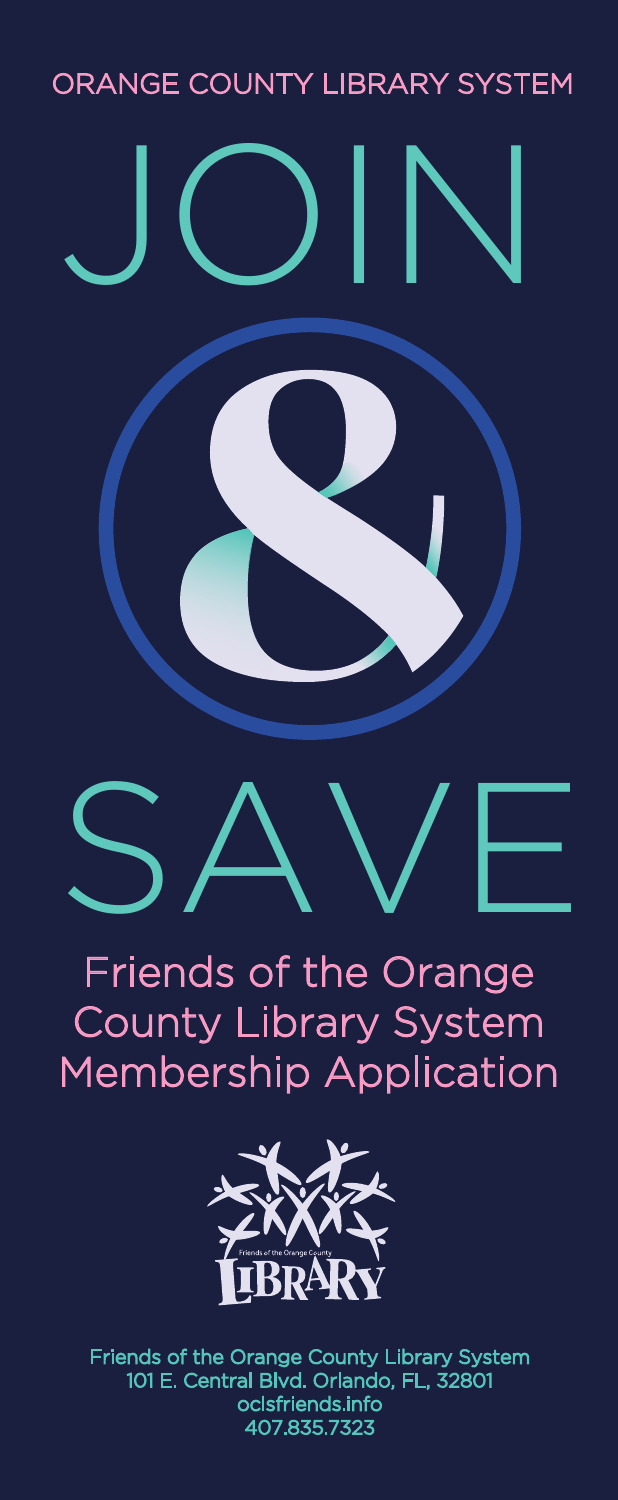## **BENEFITS**



The satisfaction of supporting public libraries and reading



Monthly mailings of the Books and Beyond magazine featuring the latest library news and events



Special invitations to Members-Only Preview Night before bookstore sales, giving first pick on sale items



10% - 15% discount on bookstore & gift shop purchases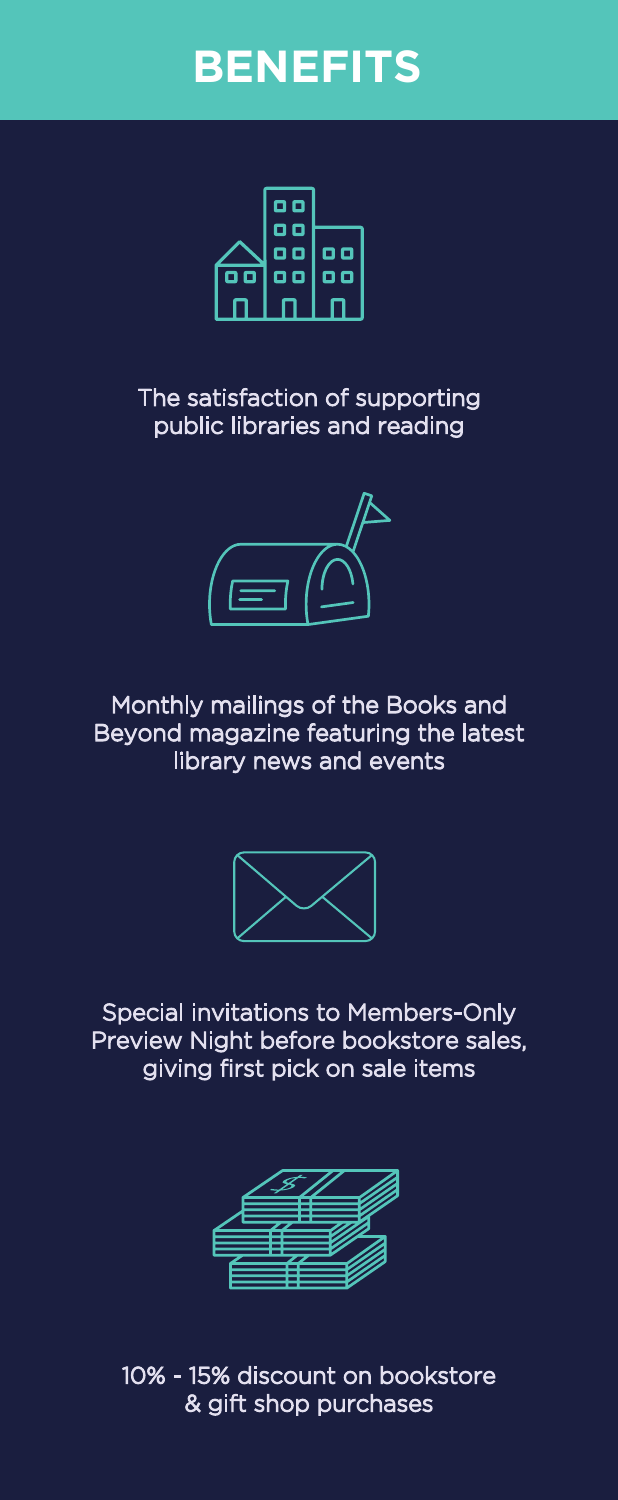# **MEMBERSHIP LEVELS**

## **PLEASE SELECT ONE:**

#### **BRONZE \$15**  $\blacksquare$

- 10% discount at the Bookstore and Gifts & Greetings
- **Invitation to book sale Preview Events**

#### **SILVER \$50**

- 15% discount at the Bookstore and Gifts & Greetings
- Invitation to book sale Preview Events
- **Books & Beyond magazine mailed to home**
- 2 tickets to Friends of the Library Signature Event

### **GOLD \$100**

- All the above, plus:
- 4 tickets to Friends of the Library Signature Event
- 2 books plated with dedication of member's choice

#### **PLATINUM \$500**

- All the above, plus:
- 8 tickets to Friends of the Library Signature Event
- 1 book per month plated with dedication of member's choice
- VIP seating to 1 future library event



**oclsfriends.info 101 East Central Blvd. Orlando, FL 32801 407.835.7323**